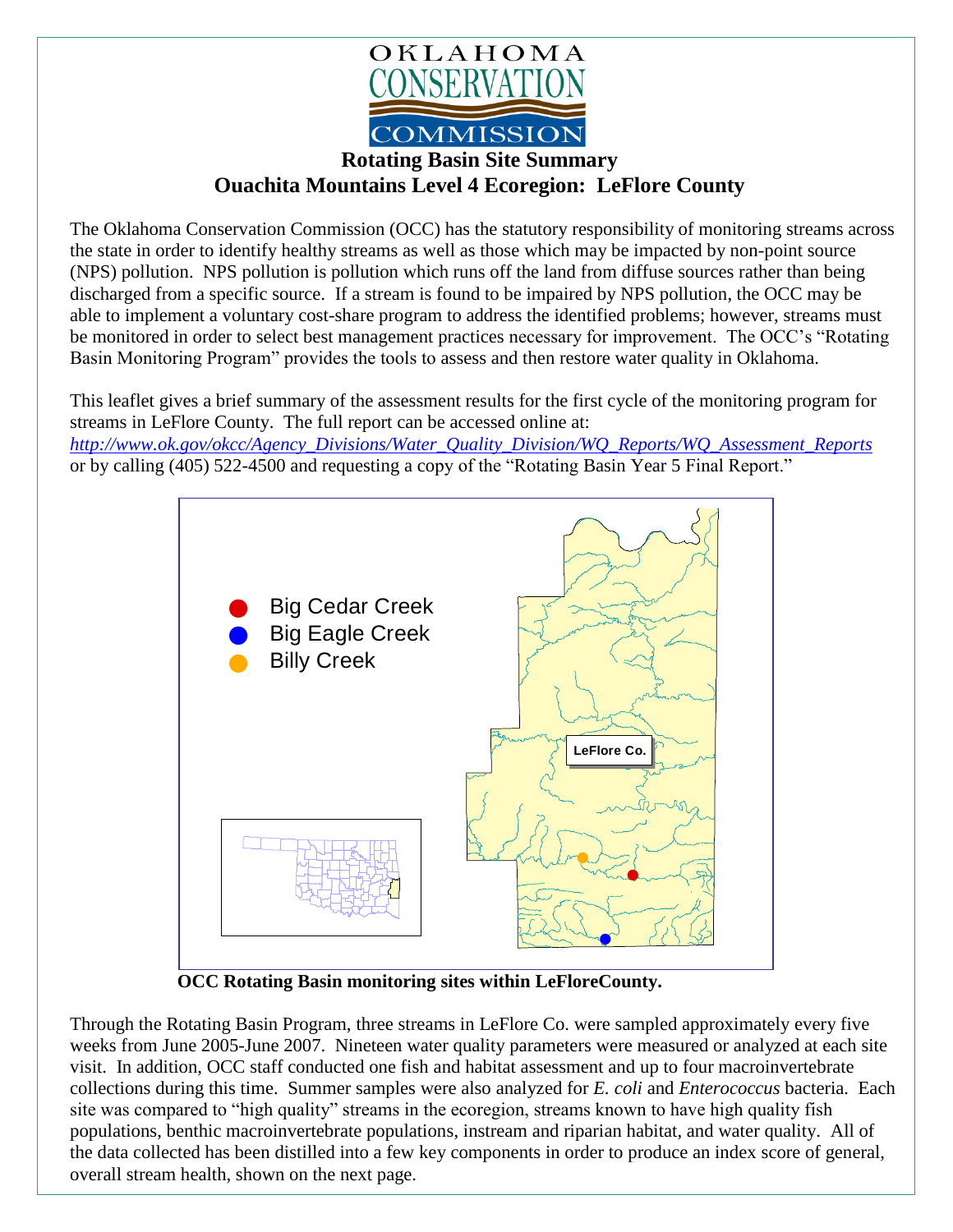**Summary of general stream health as determined by comparison to high quality streams in the Ouachita Mountains ecoregion and by assessment using Oklahoma State Water Quality Standards†.**

| moderate<br>qood<br>poor                              | <b>Moderate</b>                  |                                  |                              |
|-------------------------------------------------------|----------------------------------|----------------------------------|------------------------------|
|                                                       | <b>Big Cedar</b><br><b>Creek</b> | <b>Big Eagle</b><br><b>Creek</b> | <b>Billy</b><br><b>Creek</b> |
| <b>Overall Stream Health</b>                          | 37                               | 39                               | 37                           |
| Phosphorus                                            | 5                                | 5                                | 5                            |
| Nitrogen                                              | 5                                | 5                                | 5                            |
| Ammonia                                               | 5                                | 5                                | 5                            |
| Dissolved Oxygen                                      | 5                                | $1*$                             | $1*$                         |
| pH                                                    | $-5$                             | $-5$                             | $-5$                         |
| Turbidity                                             | 5                                | 5                                | 5                            |
| Salts (chloride, sulfate, TDS)                        | 5                                | 5                                | 5                            |
| Fish                                                  | 3                                | 5                                | 5                            |
| Macroinvertebrates                                    | 5                                | 5                                | 5                            |
| Instream/Riparian Habitat                             | $\overline{1}$                   | 3                                | 3                            |
| Bacteria                                              | 3                                | 5                                | 3                            |
| Scale of 1-5 with 5 being the best                    |                                  |                                  |                              |
| 1=significantly worse than high quality sites<br>KEY: |                                  |                                  |                              |
| 3=not as good as high quality sites but not impaired  |                                  |                                  |                              |
| 5=equal to or better than high quality sites          |                                  |                                  |                              |
| -5=impaired by state standards                        |                                  |                                  |                              |

**Big Cedar Creek (OK410310-02-0100D):** This stream is on the state's 303(d) list<sup>†</sup> as impaired due to pH. The fish community was significantly poorer than the high quality sites and the instream/riparian habitat was not quite as good as the high quality sites in the ecoregion. The bacteria levels were elevated, but not high enough to indicate impairment. All other values were good.

Big Eagle Creek (OK410210-06-0160L): This stream is on the state's 303(d) list<sup>†</sup> as impaired for pH. The instream/riparian habitat was not as good as the high quality sites but not impaired. All other values were good.

**Billy Creek (OK410310-02-0070C):** This stream is on the state's 303(d) list<sup>†</sup> as impaired for pH. The bacteria levels were not as low as the high quality sites, but were not high enough to indicate impairment. The instream/riparian habitat was of lower quality than the high quality sites.

*† The use of Oklahoma Water Quality Standards to assess streams and the 2008 results are described in the DEQ's 2008 Integrated Report, accessible online at http://www.deq.state.ok.us/wqdnew/305b\_303d/2008\_integrated\_report\_entire\_document.pdf*

*\* This site may be listed as impaired by state standards, but ongoing research indicates that low dissolved oxygen levels occur naturally in this part of the state*